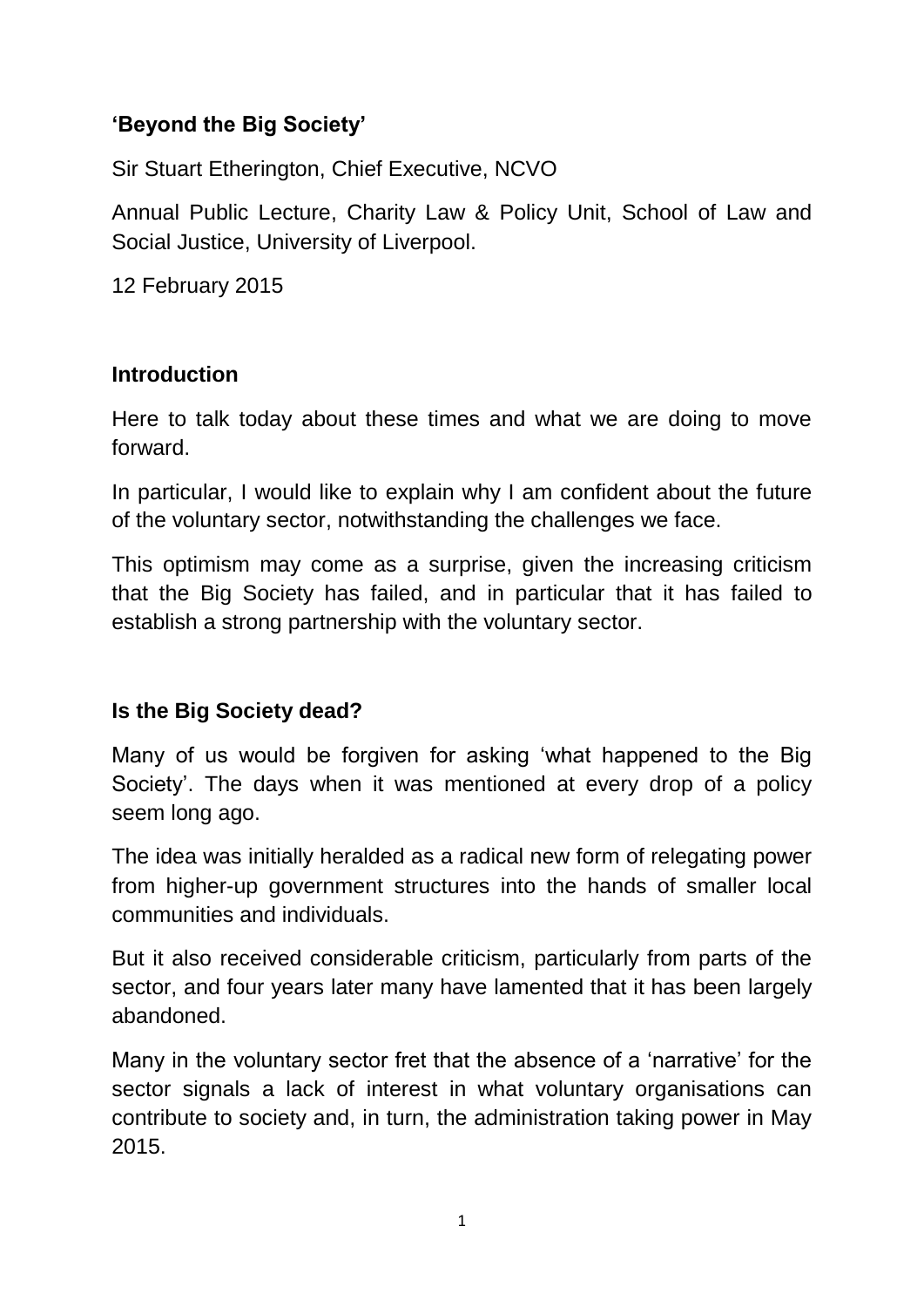I have a different view.

The period since the 2008 financial crash has undoubtedly been difficult for the voluntary sector. This has arguably been a period of structural change, rather than simply the bottom of the voluntary sector's economic cycle. A profound, permanent shift in relations with the state, digital disruption and changing social attitudes regarding welfare and how to address social problems have created a heady mix of issues for voluntary organisations to deal with.

And I agree that the government's ambition lacked a clear narrative on the role of charities in the economy and society. This was one of its major flaws.

But I can't but help think that reports of the sector's imminent demise are greatly exaggerated. While confidence can easily be characterised as ignorance or, worse, indifference to the plight of many organisations at the moment, I think that there are strong arguments for the sector to face the future with an attitude of what David Barrie called militant optimism.

And I think reports of the death of the big society have been greatly exaggerated.

Even though few still speak of the 'Big Society', it has served as an important step towards envisioning a more socially active and responsible society.

The ambition to give communities more power and control over their own lives continues to drive the agenda in government. The potential of recent legislation on localism and on social value is slowly being realised.

The pace needs to pick up, but we are heading in the right direction. The introduction of the gift aid small donations scheme is a promising start, and, provided some of its restrictive rules are reconsidered, could make a meaningful difference to small organisations. The 'heroism bill' currently going through its last stages in Parliament may have limited effect in practice, but it sends a clear message about the value placed on voluntary action.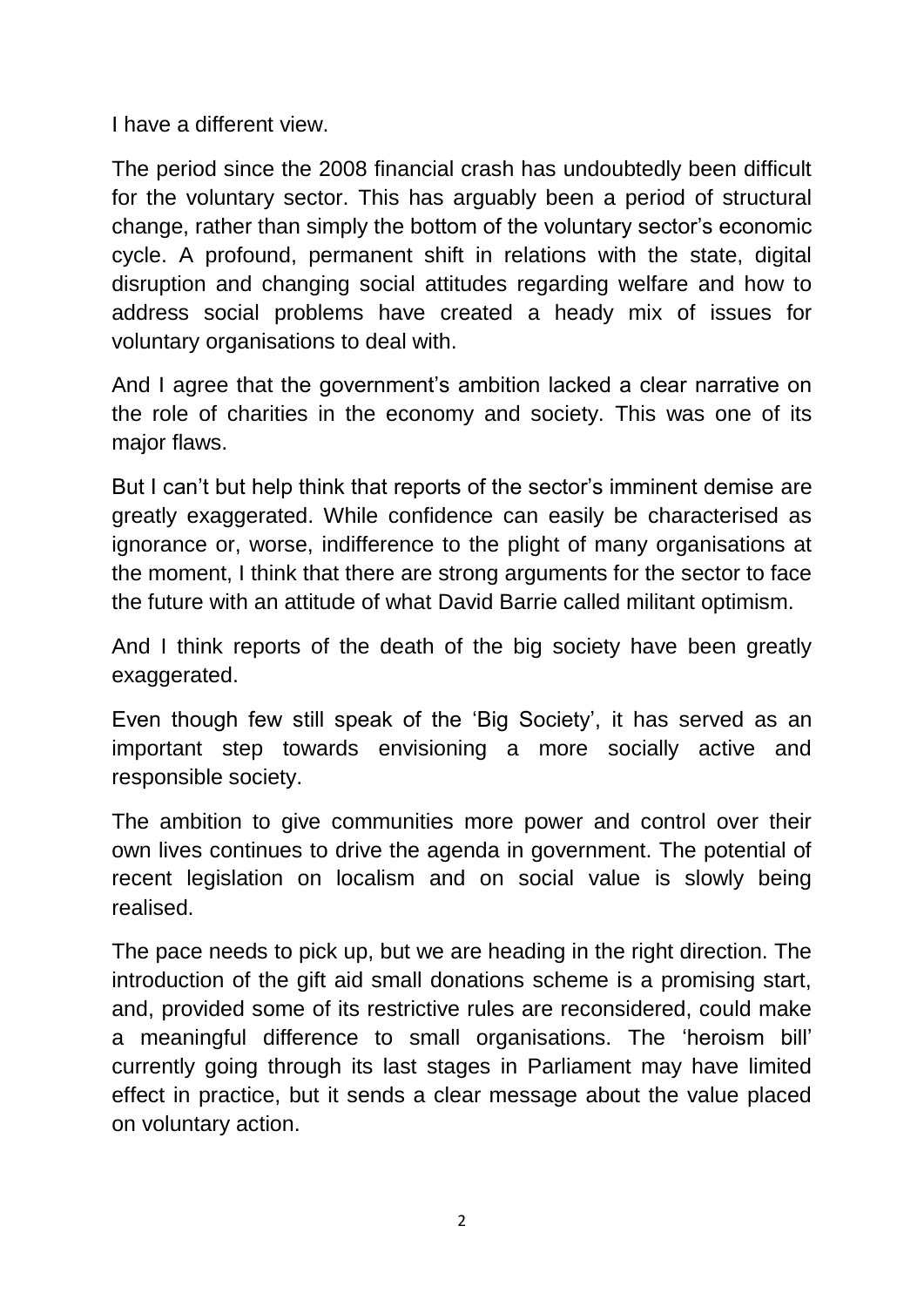Furthermore, a host of programmes that are now in existence have stemmed from the Big Society political ideology. Noteworthy examples include developments that were not necessarily top of Cameron's Big Society hit list: personal health budgets, the NHS Right to Request, the Community Right to Challenge, the 'Our Place' fund, the Community Organisers Programme, the Social Value Act, Social Impact Bonds (SIBs), Innovation in Social Action, and Open Data.

I think the Conservatives were on to something, the problem is that they never articulated it very well, and they never thought properly about the policy implications.

The 'brand' of the big society is toxic, but the idea of a smaller state and a bigger society is still there.

I think Labour is coming round to the same idea.

Indeed, over the last year I have seen growing support on both sides of the House of Commons for people-led movements such as community asset transfers and spin-outs of public services – both part of the big society concept.

And now we have people like Jon Cruddas, the Labour Party's big thinker, talking about 'One Nation Labour' as:

"Doing politics in a new way. Not the old top-down transactional politics of doing things to and for people. But a bottom-up transformative politics of the common good that gives people the power and responsibility to take more control of their lives, their work and their communities."

So it is likely, if not certain, that the successive government will continue to drive these ideas after the election.

There are compelling reasons: people expect more control, governments can only deliver more with less if there is the involvement and support of wider society, and democracy can only be revitalised by sharing more power.

So civil society is going to get bigger, not because it will get more money from government.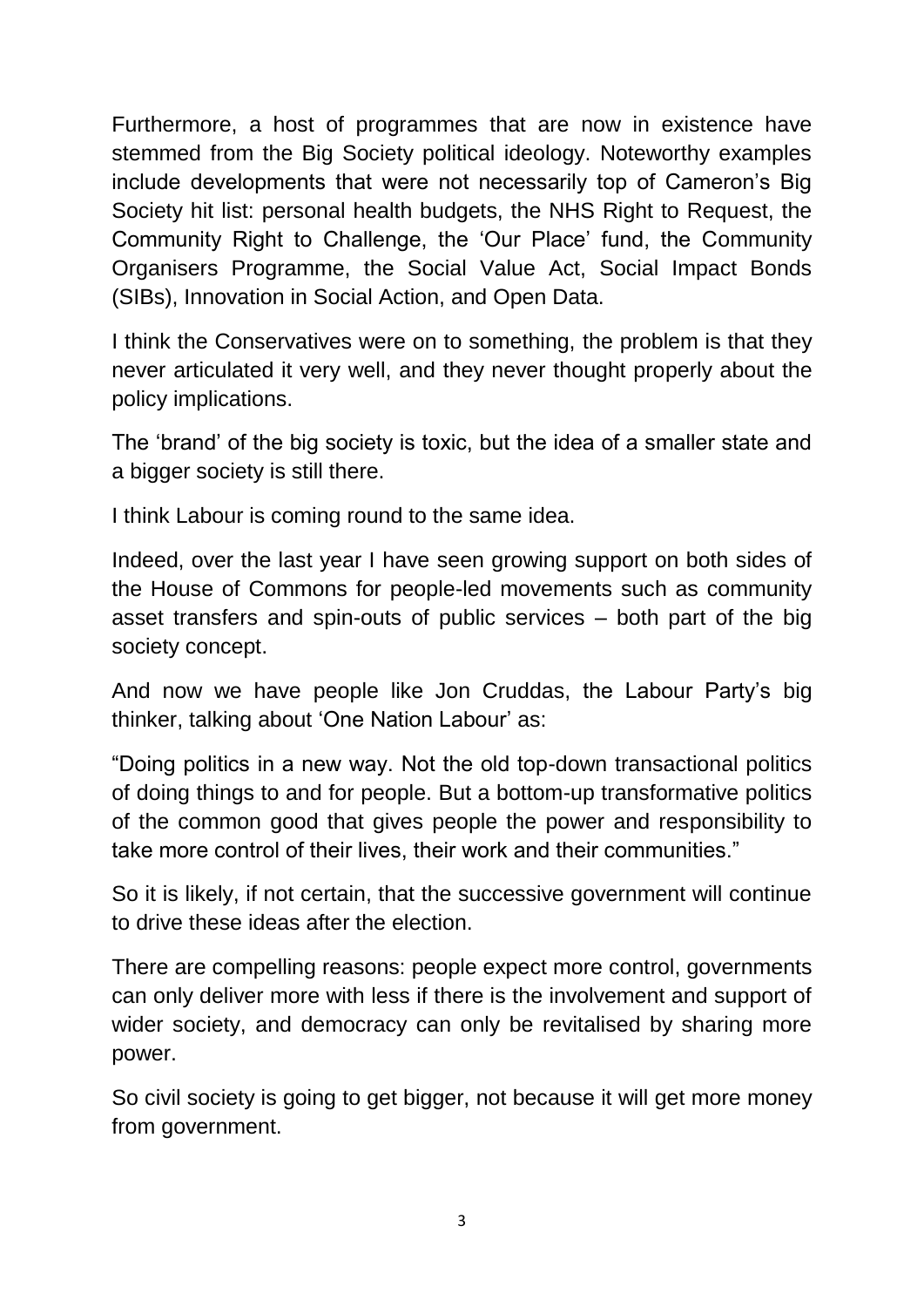Government can only do so much. The government will no doubt say it is doing what it can, particularly given the fiscal constraints it must work within.

I think we will be expected to look less to the government to address our problems, to look to ourselves if we are to renew ourselves and move forward. I can't but help think that it is what we do to help ourselves that increasingly is what will matter.

And civil society is going to get bigger by virtue of citizen action.

This does not mean complete retreat by the state: citizen-led structures will often need enabling from the state.

If policy-makers think civil society is going to play a wider role, they need to create structures to encourage that growth. That's the process we want to focus on over the next three or four years.

## **NCVO's Manifesto and our work around regulation**

Our Manifesto for the Voluntary Sector (launched in May last year, exactly one year before the General Election) sets out what we believe are the key steps in that process.

It was built around the concerns of our members. It was them who told us that they can make a bigger difference to solving the challenges the next administration will face.

Our manifesto presents solutions, not problems. It encourages the next government to make the changes we need, so that we can all contribute towards the better society we want.

Growing an economy that benefits all parts of society; providing opportunity for those furthest from the mainstream; building sustainable public services that meet people's needs; and enabling people to make more of a difference in their community and to the causes they care about.

That is what we are all looking for, politicians especially, and it is what the voluntary sector excels at.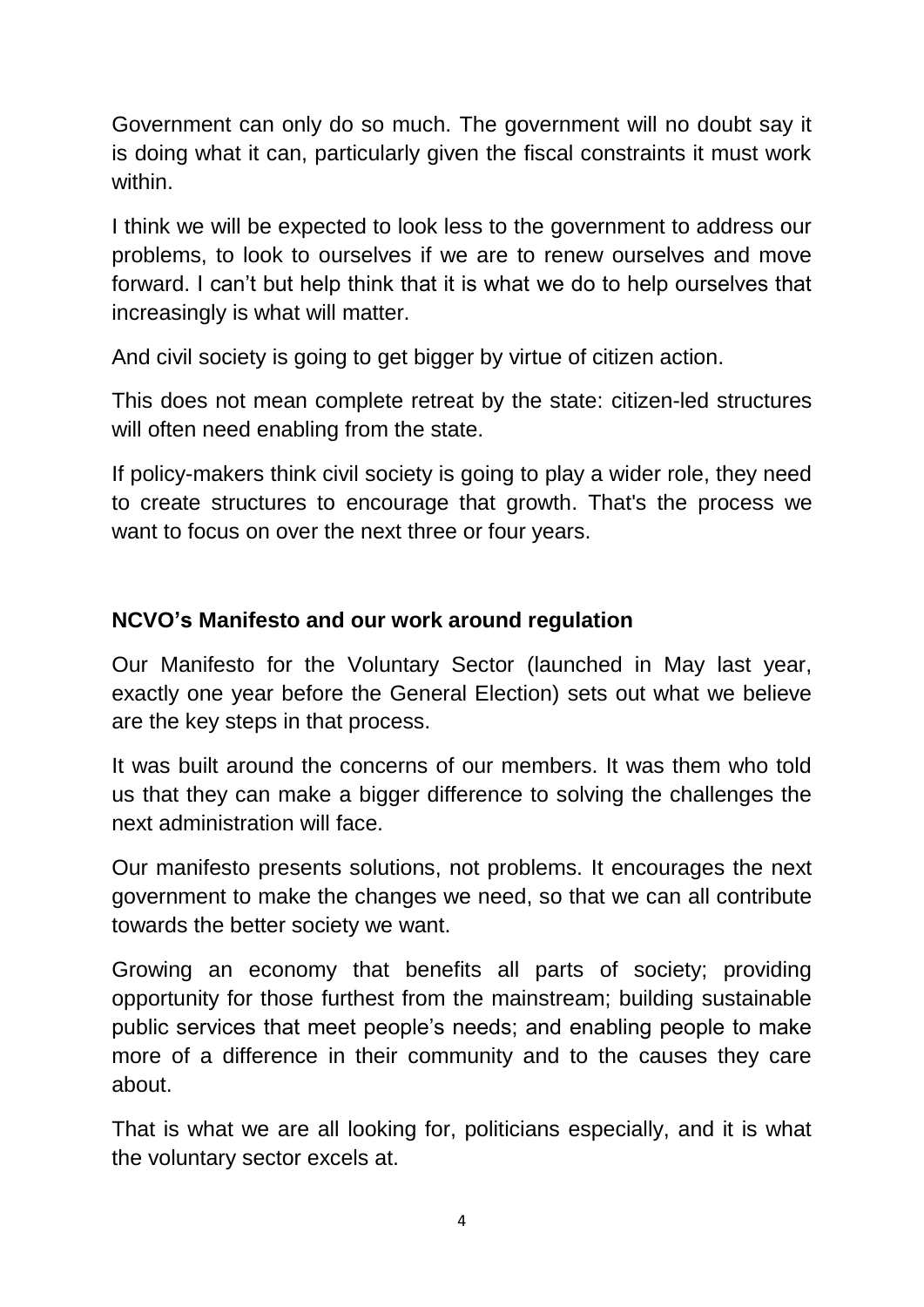But there's also realism among voluntary organisations about the constraints faced by the next government. With money still tight, we must be realistic about the spending constraints the next government will be operating within. If anyone imagines that a different administration next year means the public spending tap will be opened up, I'm afraid they are mistaken.

So, the main focus of NCVO's manifesto reflects our members' belief that changing how government uses its resources and works with voluntary organisations and the volunteer movement is more important than calls for particular spending programmes or support for the voluntary sector per se.

What we suggest is a fundamental rethink of the way government works, to ensure it is more effective in its approach to the economy and jobs, public services and enabling people to make a difference in their community.

Our focus is on ways for the government to do more with less and to save money in the long term: increasing spending on early interventions, commissioning for social value, and public services informed by the needs of their users.

One of our most important calls is to make a tangible shift in the focus of government spending towards early intervention – dealing with problems at their source rather than picking up the pieces later on. At the risk of raising expectations, it seems like there's a real momentum getting behind the focus on early intervention, in particular thanks to the efforts of the Early Action Task Force. The next election is hopefully an opportunity to turn this into an unstoppable force. Early intervention is one of those ideas so wonderfully simple that it seems difficult to understand why we don't do it more. We hope that proposals to set minimum targets for the proportion of spending on early intervention, to set a 'ten-year test' for measuring the impact of spending (to encourage long-term decisions), and to establish a loan fund for public bodies that want to establish more early intervention initiatives, will go some way to shifting the way government works.

Social value commissioning will also mean that public services will deliver better value for money.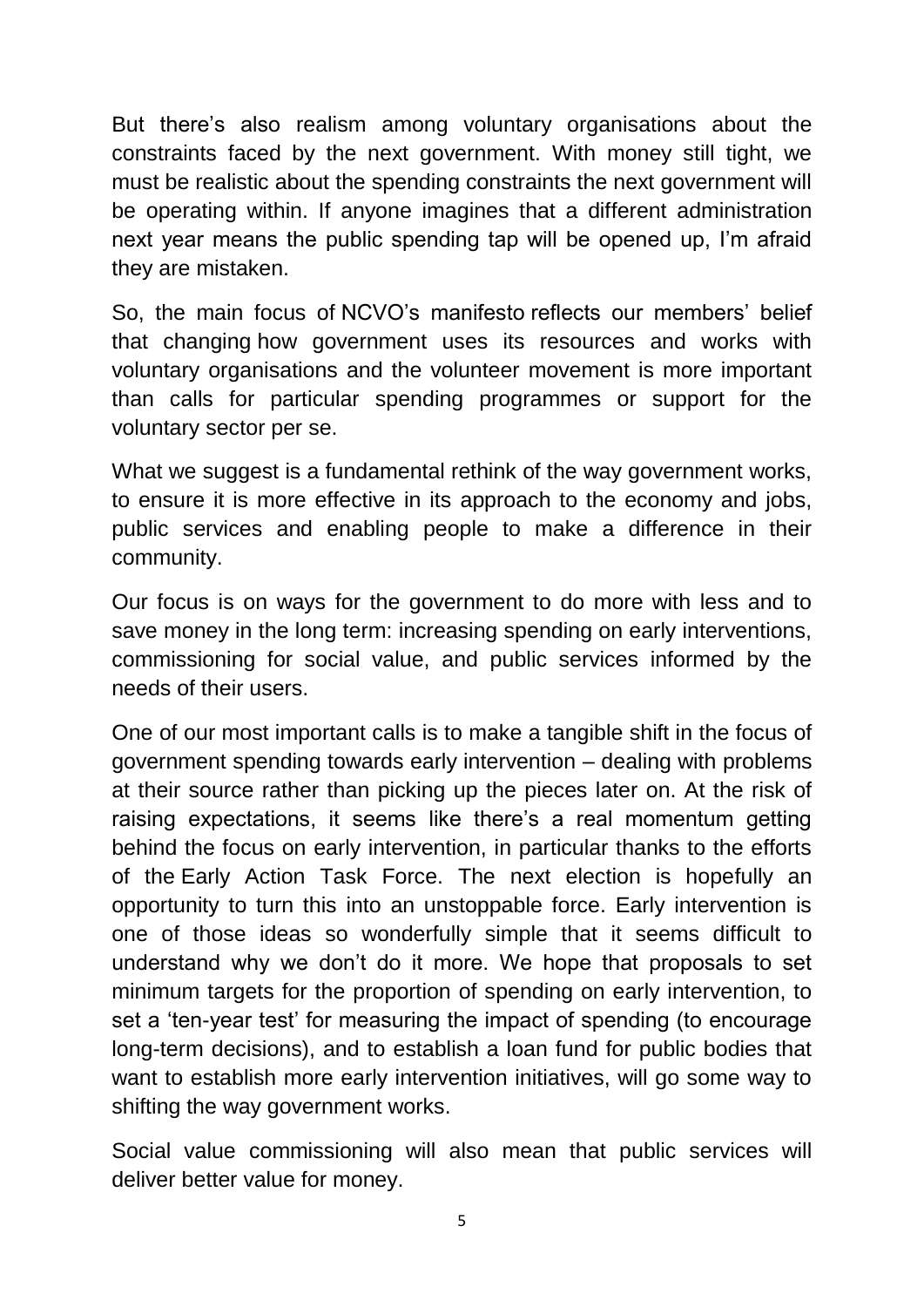The Social Value Act enables commissioners to think beyond the narrow confines of a contract to take into account, for example wider social benefits such as employment opportunities for those furthest from the labour market.

The Act was supported by all parties and is a step in the right direction. But it's still early days for social value and there is still much to do in order to embed the cultural change we aim to achieve: so, our proposals to establish a Centre for Social Value to support commissioners in making use of the Act will, we believe, deliver more joined-up thinking in commissioning and make public spending work harder for local communities.

We're also proposing that the next government carries out a major review of public service markets, to consider whether they are fit for the future and how voluntary organisations can play a greater role in local services and their local economy.

We believe that these are real alternatives to salami-slicing budgets, payment-by-results contracts, and harsher eligibility requirements. And we will continue to argue that voluntary organisations are a real alternative to the suppliers that are too big to fail.

We will continue to press the next government on working more with voluntary organisations and the volunteer movement, to help us achieve our greatest potential. And we will continue to remind them that potential is best achieved through partnership: empowerment is not abdication of responsibility.

Our other programme of activity centres around regulation and the Charity Commission.

Up until the New Year, we were closely involved in the discussions around the draft Protection of Charities bill, which as you probably already know proposes a series of new powers for the Charity Commission.

I gave evidence to the joint parliamentary committee chaired by Lord Hope of Craighead, and expressed my broad support of the intention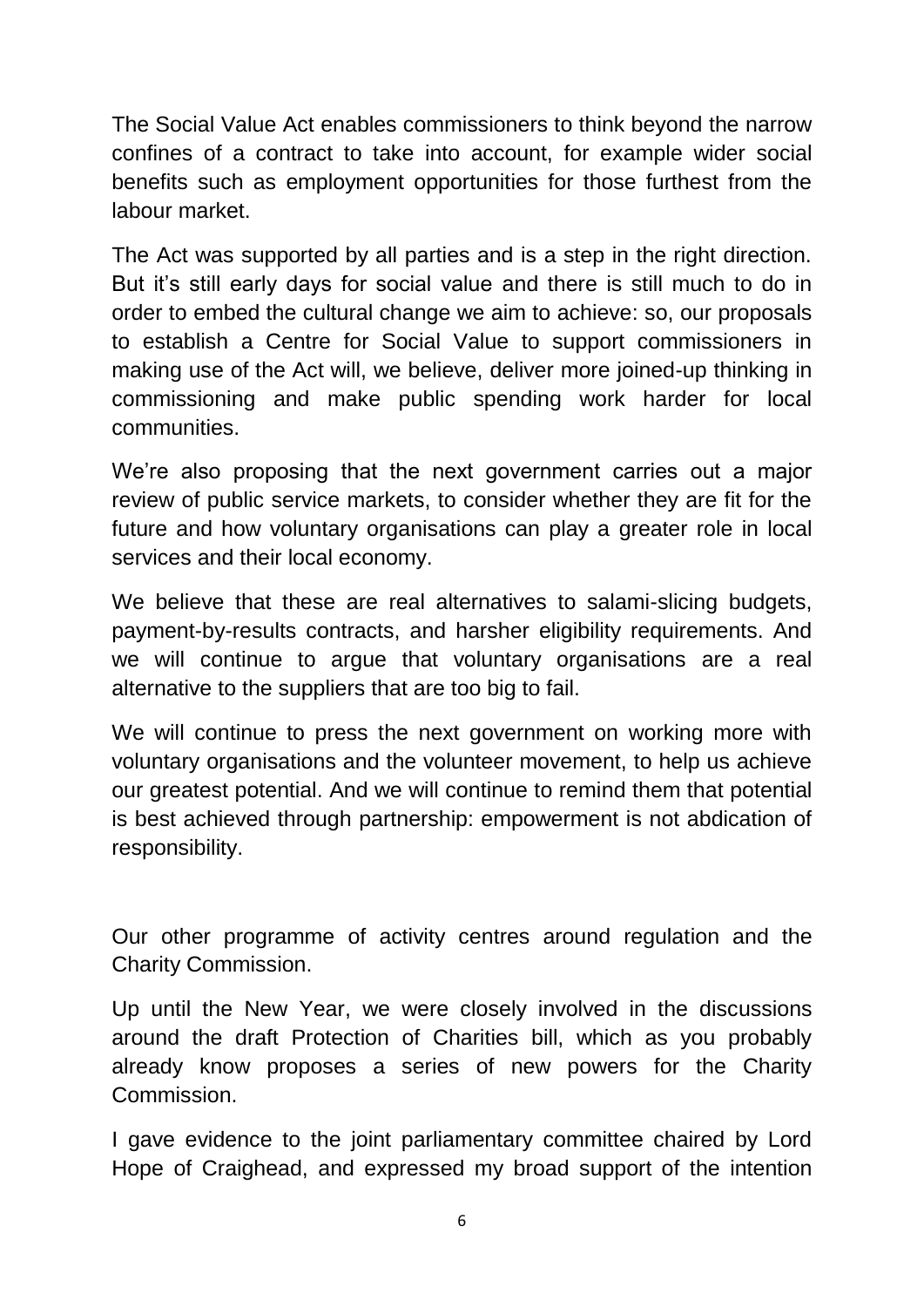behind the draft bill, to equip the Commission with a broader range of tools to rectify and prevent non-compliance.

But I also raised my concerns about the lack of proper safeguards. Action by the Commission can have a significant impact on those affected by its decisions: not only the individuals directly concerned, but also the charity, and those connected to the charity and benefiting from its services.

Ultimately NCVO firmly believes in the importance of a competent and adequately resourced regulator, able to act effectively and fairly with the appropriate powers.

But any additional power granted to the Commission requires a relationship of trust with the sector it regulates.

The presence of an independent regulator for charities with expertise in the sector is essential for ensuring compliance with charity law and regulation.

Any perception of the Commission acting in a way that is not in pursuance of its duty to protect the public interest in charities, could have a detrimental impact on both the effectiveness of the powers and levels of public trust and confidence in charities.

That is why we are currently conducting a review of the Charity Commission's governance structure and its board appointments process.

It is eight years since the Commission was restructured under the Charities Act 2006, and while that legislation did much to improve charity law, its reforms to the Commission's governance have created some new problems.

The revised structure replaced a small board of Commissioners comprised of lawyers and civil servants with a more diverse board, with the intention that the Commission would become more responsive. In doing so, the law opened up the pool of potential Commissioners for the government to select from. Subsequent boards, and particularly chairs, have been subject to the accusation that as appointees of the government of the day they are in some way politically biased. One does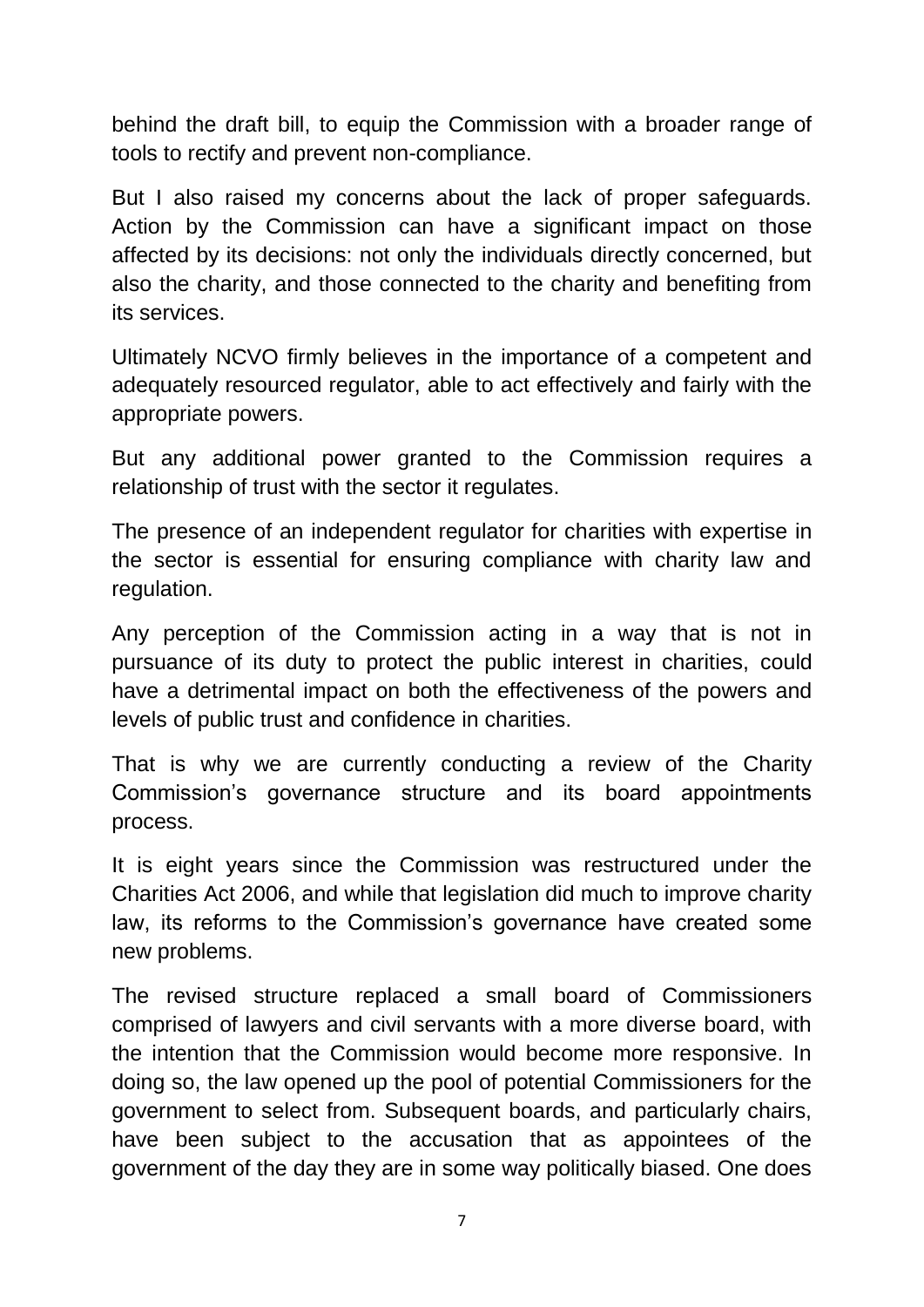not have to accept that these accusations have any merit in order to see that they can be damaging.

If the charity regulator is perceived to be political, it has the effect of casting a shadow over charities more generally. It is damaging to charities' long-term interests for there to be any doubt about our distance from party politics. We cannot afford for our regulator to be anything other than beyond all suspicion.

Our aim is to find ways to make sure the regulator can put questions about its political neutrality to rest for good. We want to ensure that the Commission can never again be accused of political bias in its work.

Of course, questions of governance go hand-in-hand with the issue of the Commission's funding. Any funding mechanism for the Commission, including the current one, has the potential to raise questions about the Commission's independence from government on the one hand and from the charities it regulates on the other hand.

This was confirmed during a roundtable meeting that NCVO recently hosted to discuss all the options for the Commission's financial future, including charging mechanisms and what the implications of each would be for both the Commission and the sector.

Many around the table expressed a willingness to contribute in some way or another to the Commission's finances, recognising that an effective and well-resourced regulator is essential for public trust and confidence. But they also agreed that the funding conversation is inextricably linked to the way in which the Commission's governance is structured.

To put it bluntly, if charities are paying something towards the Commission, they will want some evidence of its efficiency and governance. And any change in the balance of funding inevitably raises the question of why the appointments of chair and board members should be ministerial appointments.

As well as an independent regulator, we need one that has the funds necessary to be effective. Again, it could damage our sector's reputation if charities are perceived to be ineffectively regulated.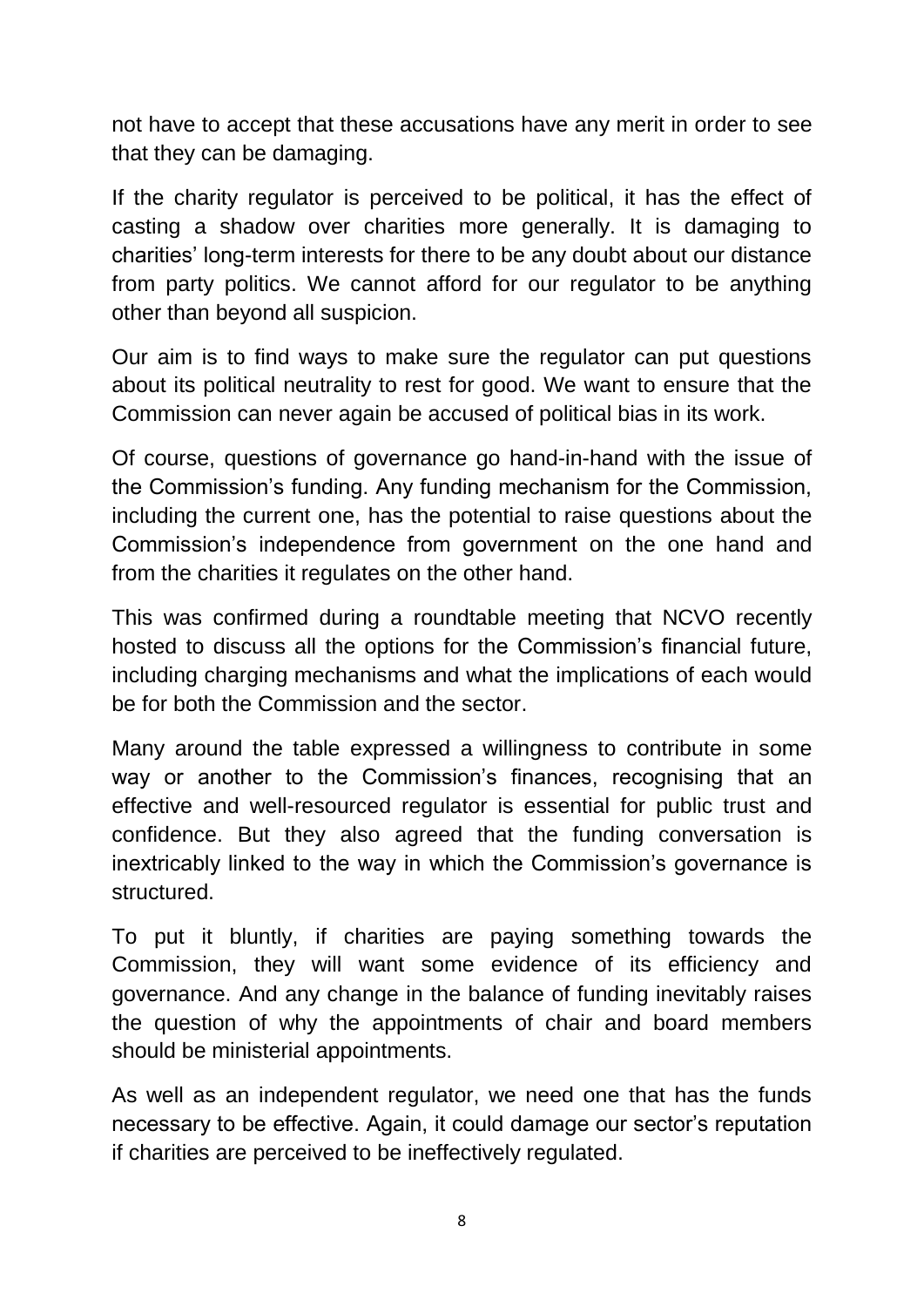It is clear to me that reforms to the Commission's financing or governance cannot be made in isolation. Changes to either aspect would affect the other and would need to come as part of a package of measures to strengthen the Commission. I hope we can come up with proposals that would together enhance the Commission's independence, accountability, and financial security.

I wish to emphasise that this is in no way a criticism of the Commission's current board or staff. They are operating under a framework created for them by others. The Commission's structure is defined by statute and its operations are constrained in many ways by central government, which sets its budget.

The staff of the Commission is working hard at a time when the attention on them is growing and their budget is shrinking. And overall I think that the strategy currently being implemented – focusing on regulation and preventing malpractice and abuse – is the right one.

On a slightly different note, over the following months we expect to play a key part in the review of the Lobbying Act led by Lord Hodgson. We want to make sure that the experiences of our members during the regulated period of the Lobbying Act are fully considered in the review, and particularly whether the rules have had a chilling effect on charities' ability to campaign.

We also intend also to analyse the Commission's CC9 guidance on campaigning and political activities. This is a respected and greatly valued document, used by trustees and campaigners in all their planning and activities.

But the environment in which charities operate and campaign is very different to what it was in 2008, not only because of the Lobbying Act and its implications for charity campaigning, but mostly because we are witnessing a much more scrutinising and questioning attitude from the media and the general public, not to mention politicians.

In particular, we are seeing increased hostility towards charity campaigning, with some expressing concerns about charities taking on too great an involvement in political activities.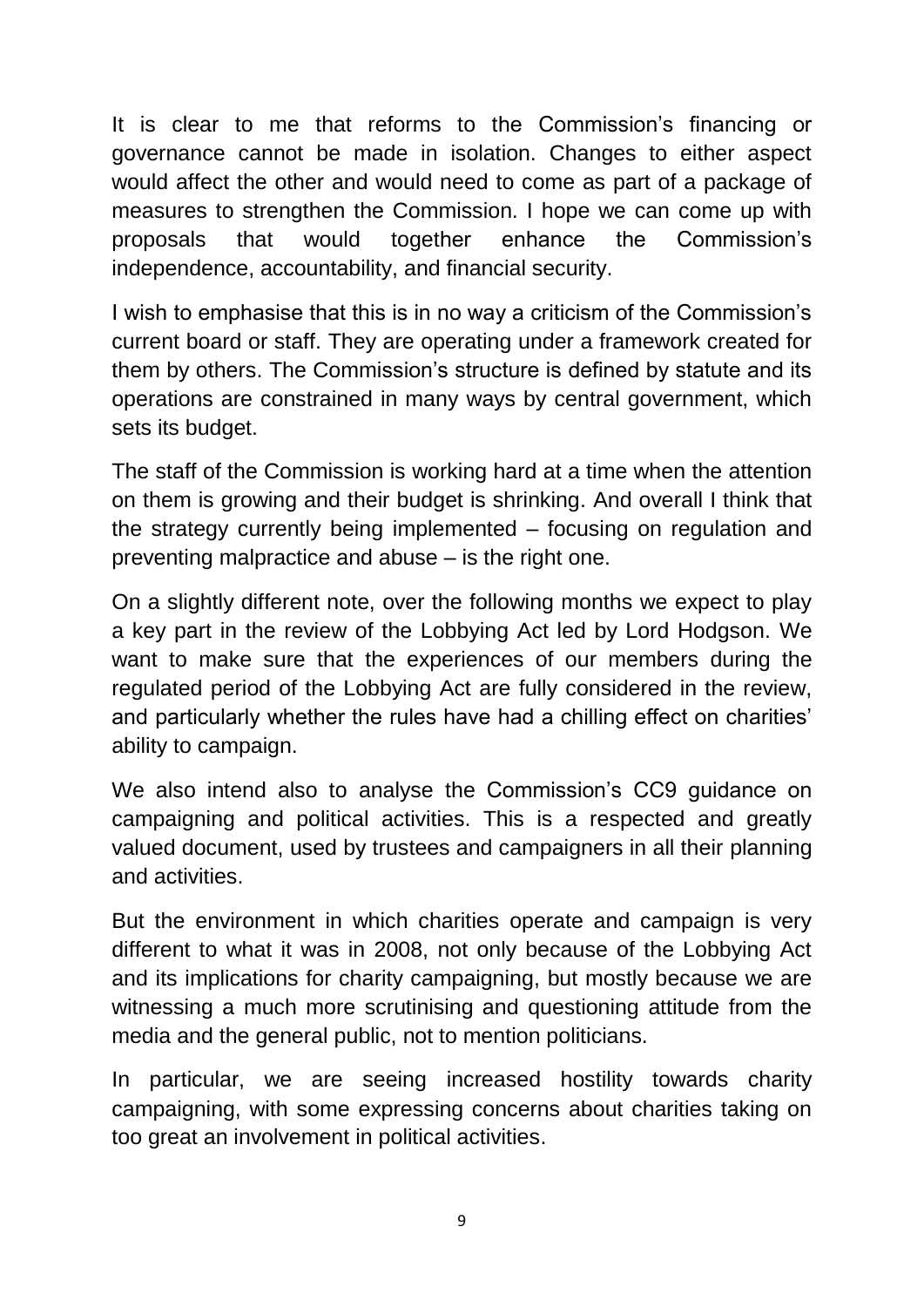## **Reputation and Changing perceptions**

The scrutiny to which our sector has been subject has grown steadily. Although it has often been uncomfortable, I cannot tell you that I think there is anything wrong with this in principle. It is right that organisations in receipt of billions of pounds from the public, whether through donations or public contracts, are scrutinised.

I would hope that such scrutiny is exercised responsibly and fairly, and it is unfortunate that this is not always the case. But in today's world, with evolving expectations and the quickening churn of online media, all organisations are subject to ever greater analysis and we must be able to deal with it effectively and with integrity.

We need to find it within ourselves to deal with this – even, or especially, when it is difficult. We cannot look to anyone else to help us. I believe that a mature voluntary sector sorts out its own problems and supplies its own solutions.

It is with this in mind that NCVO established an inquiry into senior executive pay last year, which recommended higher standards of openness. And it is with this in mind that we have recently published for consultation draft recommendations for charities on how to maintain and uphold their independence and political neutrality, particularly when carrying out their campaigning and influencing work.

We know that these are controversial issues, and difficult questions. But we have set ourselves a challenge: our ambition show the gold standard in engaging with decision makers and the public. Operating to high standards, and being seen to do so, is the surest way of holding on to the trust the public put in us. We cannot ignore the fact that a section of the public feels uneasy about some of our activities to generate income, whether fundraising methods or investment decisions.

The public doesn't necessarily see charity as the only vehicle for doing good.

But charities strike a balance every day between the activities that generate the resources their beneficiaries need, and the integrity that is equally crucial to their work. More and more attention will be focused on these judgements in the future.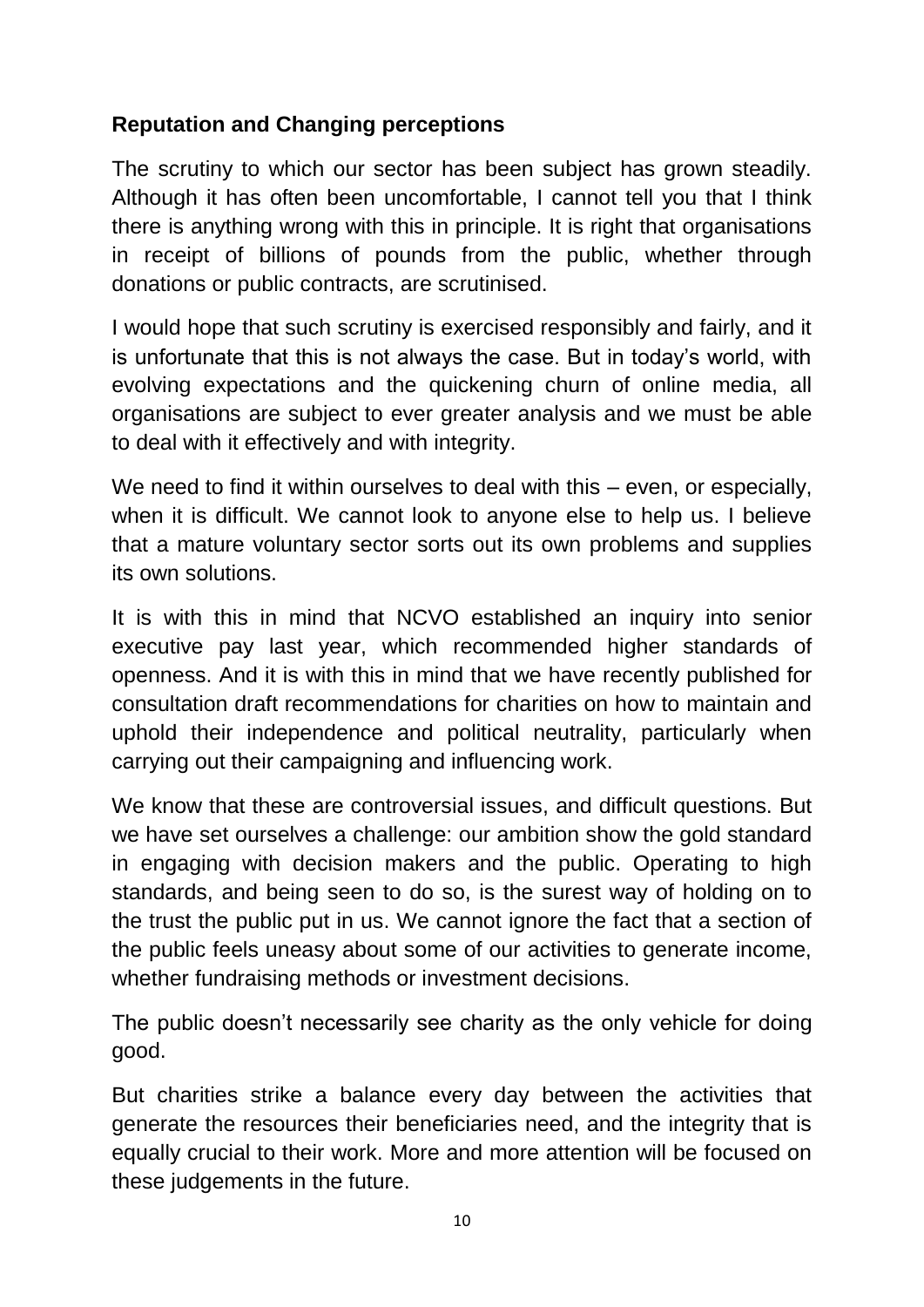Again, I strongly believe that transparency is necessary and desirable. We need to strengthen our communications about how and why we make decisions such as how to fundraise or who to work in partnership with. And, amid limited public understanding, we need a stronger story about how modern charity works.

Much of this story depends on the definition of charity itself, and whether it fits with the concept of charity.

Do the underpinnings of the current definition remain sound? How are they enforced and how well are they understood by the general public?

## **The road ahead**

As we approach the next election and working with a new government, it is perhaps the time for us to ask ourselves some even more fundamental questions about our own future.

What is 'charity' as we move forward?

What is the voluntary sector for?

Where can we make the biggest difference?

Should volunteering play a bigger role in the provision of services?

And if we are to play a bigger role, how should that be resourced?

I think these questions, and other fundamental issues regarding our values and identity, have underpinned many of the challenges of recent years.

Notwithstanding these and other challenges, I am confident about the future of the voluntary sector and its essential role in society for the long term.

#### **Resilience: the new sustainability**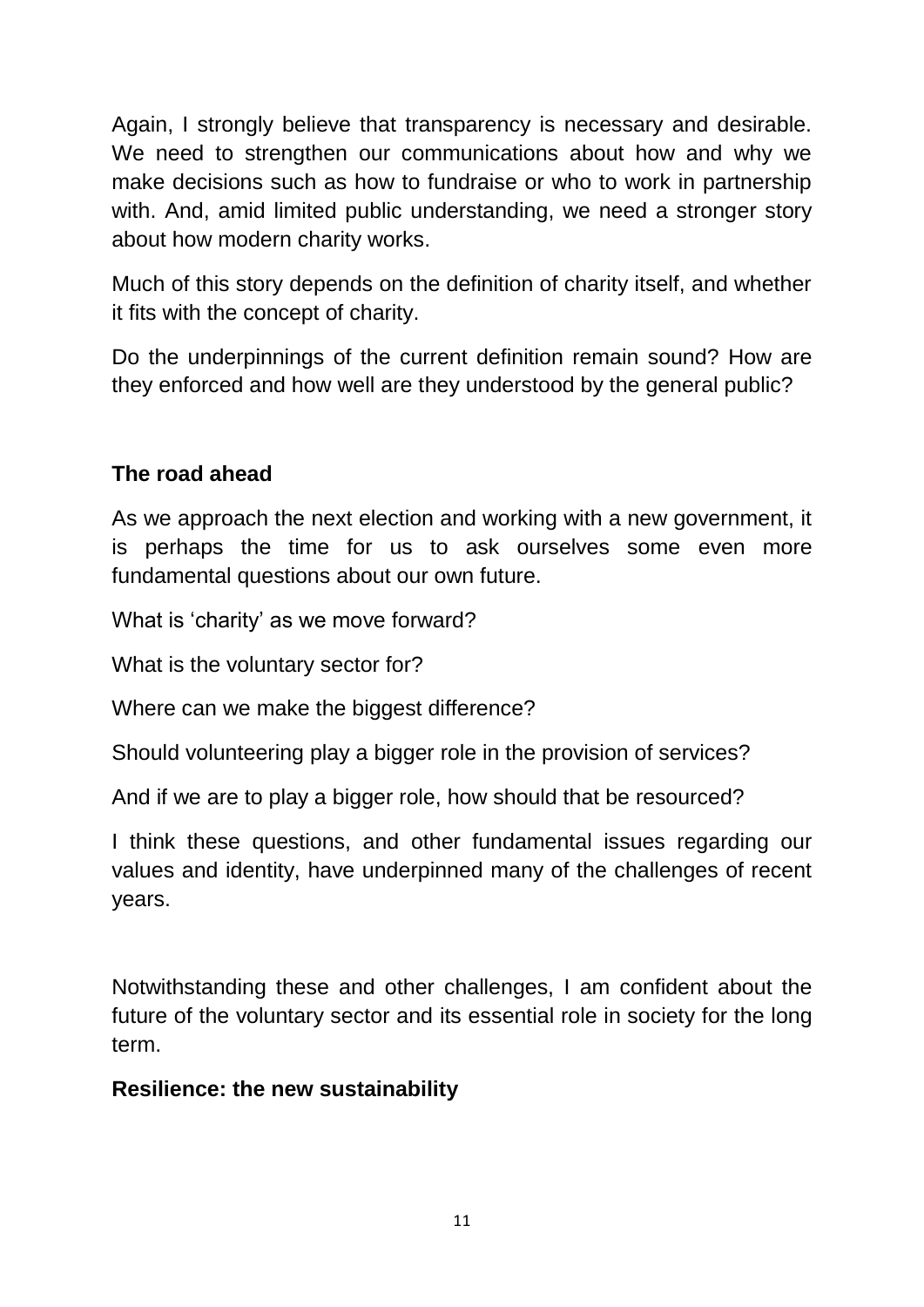Why so? It's first worth noting that during the worst recession in the postwar period, the voluntary sector is still very much with us. Resilience is the new sustainability.

The Charity Commission continues to register new charities at a rate of 5,000 each year, whilst the number of Community Interest Companies is now around 10,000.

In real terms, the sector's income peaked in 2008/09 at almost £41 billion, but our latest estimates of £39.2 billion in 2011/12 shows a sector where charitable giving is now stable, with income from the public as a whole rising.

The exception to this picture is income from statutory sources, now on a downward curve for the foreseeable future. Often mistakenly referred to as government funding, this long ago switched from grants to contracts as the basis for the relationship.

Another common misapprehension is that 'the sector' is widely funded by government, yet three-quarters of organisations have no direct relationship with a statutory funder.

But even here, there may be cause for optimism. An ongoing government deficit, combined with an ageing, atomised and more demanding population might well point to more radical solutions to managing (and reducing) demand for public services, with greater community involvement in the services we use.

Even the burning platform of statutory income is driving different thinking in many organisations. The sector as a whole is again thinking about alternative financing models, such as the use of loan finance, microfinance and crowdfunding.

These models and mechanisms aren't right for everyone, but they suggest a willingness to think differently and a resourcefulness characteristic of the innovative capacity we in the sector justifiably like to talk-up. They also suggest a sector that is looking more downwards to its grassroots supporter base, instead of upwards to government funders.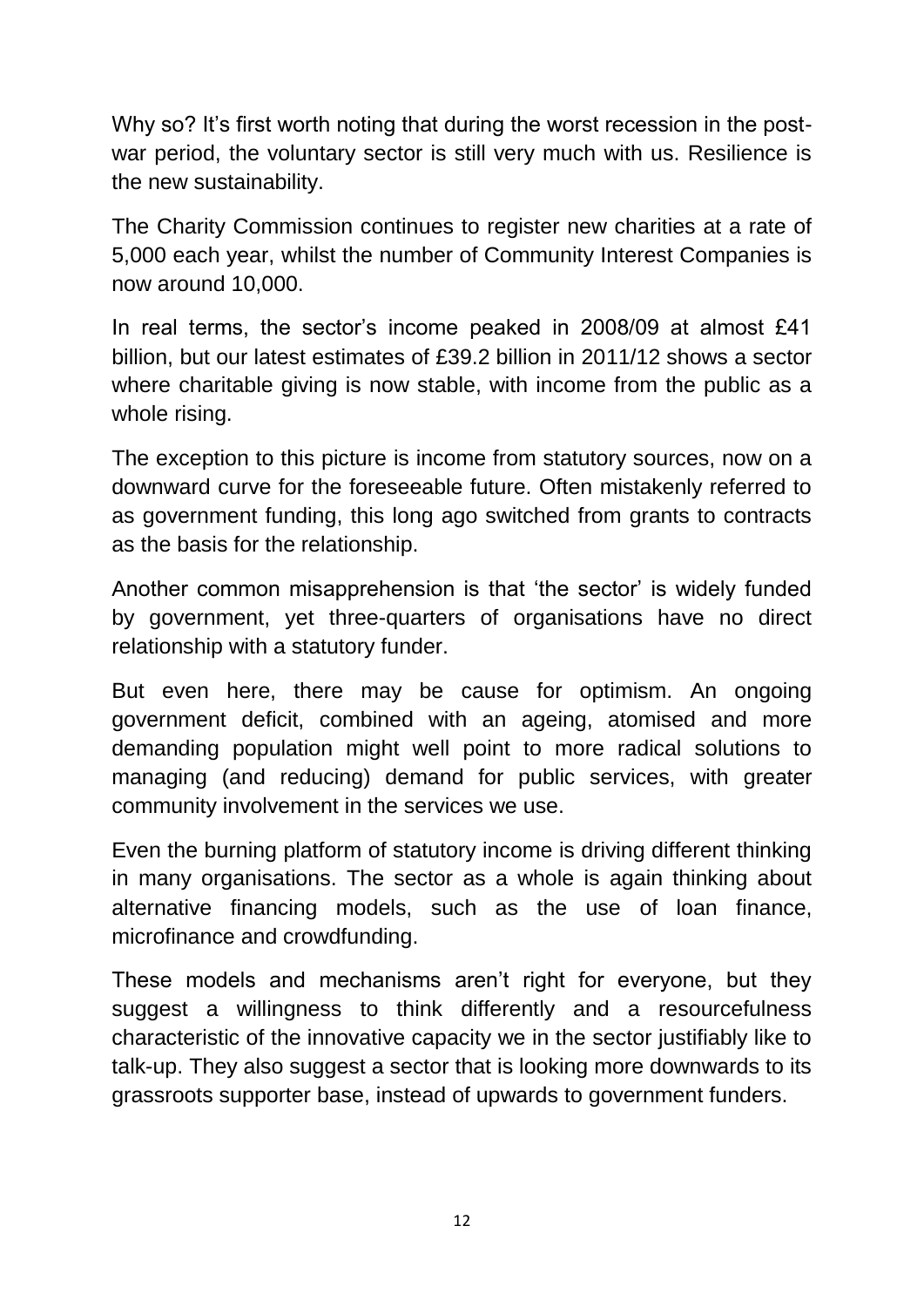More contentiously, we might be seeing a sector that is more interested in sharing assets than owning them, and more awake to the possibilities of 'resource raising', not just fundraising.

There is increasing interest from the private sector in working with the voluntary sector, but the dominant mode of engagement is no longer handing over cash: sharing skills, networks, assets and time are the modus operandi.

And there is emerging, anecdotal evidence that more organizations are rethinking their operating models: amid talk of lean startups, digital by default and agile working, we are hearing of more organisations thinking about how they redesign services around users.

Some are using data and evidence to focus resources on interventions that make the biggest difference. Others are looking to learn from other sectors. Many argue that they are becoming more efficient and effective in the process.

## **The rise of social action**

A final cause for optimism is the strong will to change the world for the better amongst those in their 20s and 30s.

Our country has long relied upon a civic core of volunteers and donors who have given a disproportionate share of total time and money, and there is evidence that the current cohort of young people are even more likely to get involved than previous generations did at the same age.

I think we are seeing their imprint in the increasing number of social entrepreneurs, often using digital tools and platforms, seeking to 'do some good'.

This however does bring a challenge. We have long noted the blurring of boundaries between the public, private and voluntary sectors, with resultant challenges of distinctiveness and values.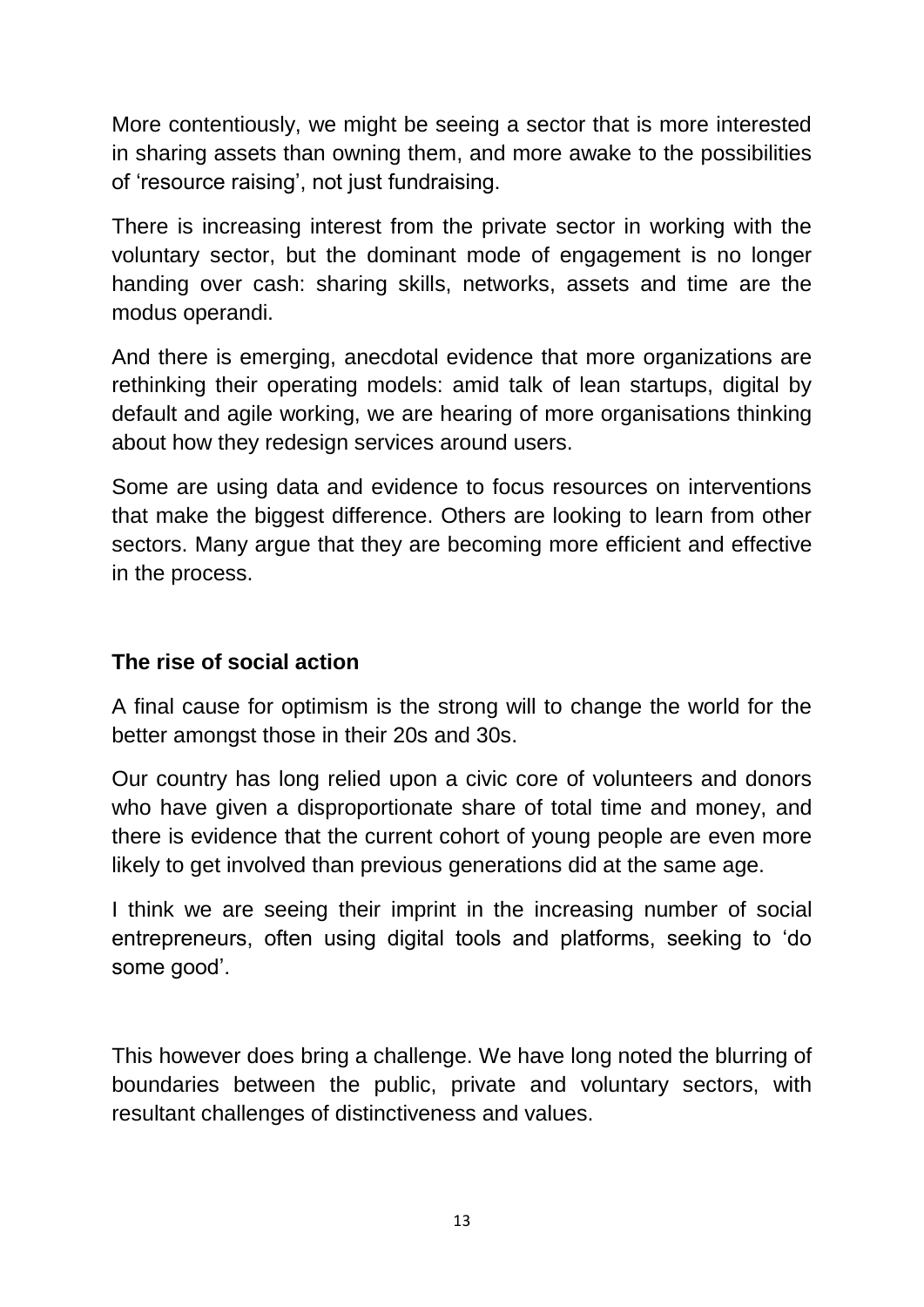And this new generation is 'sector agnostic': it doesn't care which sector it works in, and may even find the notion of sector old-fashioned, it just wants to 'make a difference'.

So our challenge is to demonstrate that charities, voluntary organisations and community groups are the best way to make this difference.

And here again, I am optimistic that we can succeed. I encounter a small but growing number of managers and trustees, volunteers and social entrepreneurs, who think that our sector is different to business and government, and I think that we have to follow their lead.

I think they're determined that we have to solve our own problems, not simply look to government. They're thinking about a blend of funding and finance, and are open to how digital can help modernise their operating model. They're focussed on impact, using data to evidence what works, and not just to produce reports to funders.

And they recognise that the world has changed, and that we can't hanker after some golden age when everything to do with the voluntary sector or volunteering was so much better.

# **Conclusion**

To end where I began, these remain incredibly challenging times for many organisations, particularly those on the frontline, dealing with changes in welfare and the aftermath of recession. Not everything, or everyone, will be OK. But there are enough examples out there of organisations, old and new, that are finding ways through the current duress and starting to look to the future.

If there is one certainty for 2015 it is that no one can confidently forecast the outcome of a general election. Whatever the composition of the next administration, I hope that in the run up to May 2015 politicians of all stripes will give greater thought to how voluntary organisations and volunteering can make a bigger difference to the society we will live in post-2015.